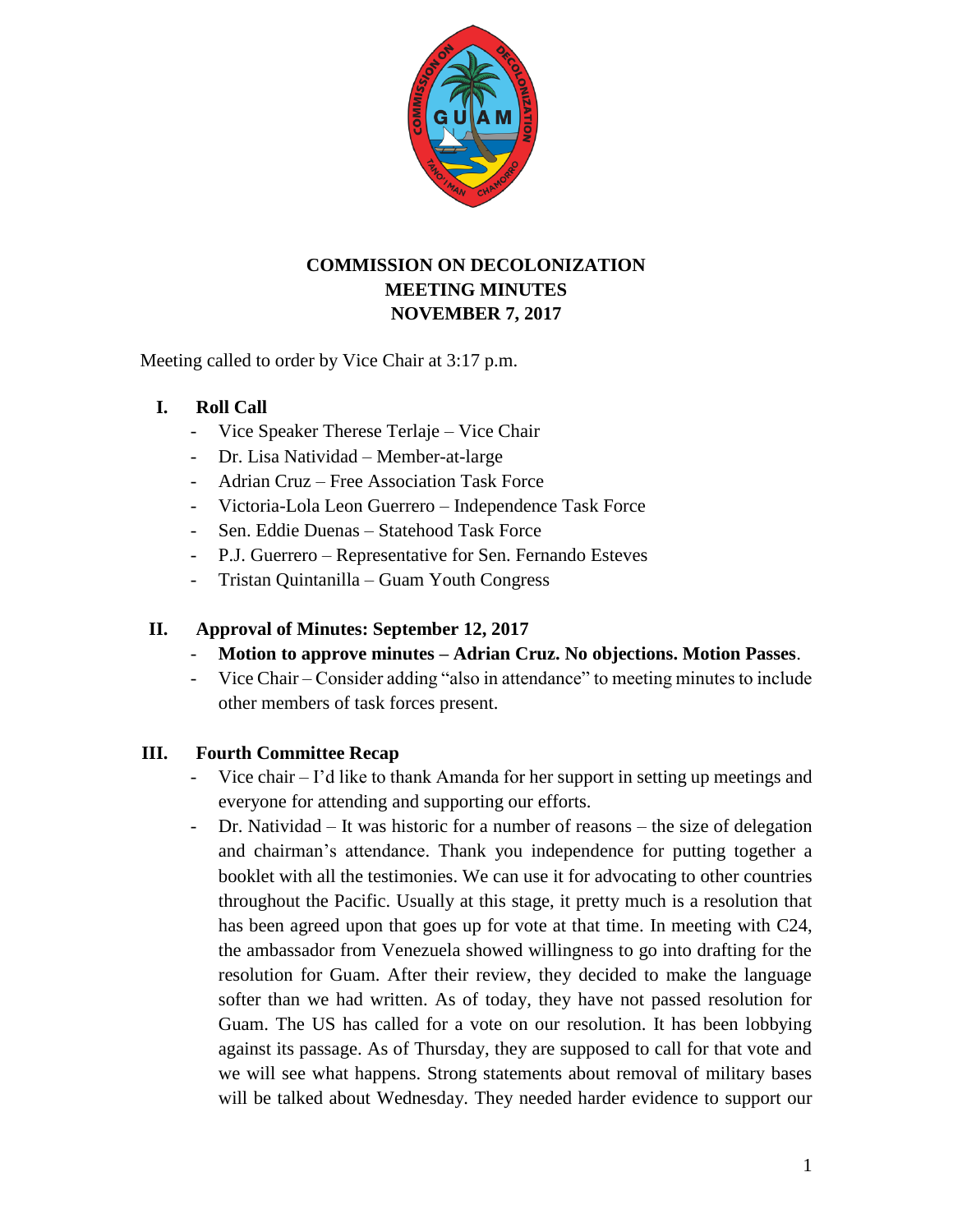

position. We forwarded the resolution, the Hita booklet to members of C24 and members of PSID, I'd like to make a motion to proceed with a letter from our governor to their head of state requesting for their support. We were able to visit with FSM, Marshall Islands, Kiribati, and Nauru, and while in its face value they are supportive, but they are in compacts with the US. We don't want to put them in bad positions. In terms of strategizing, Marshall Islands and Kiribati have expressed willingness to support. Solomon Islands is on the brink of collapse. We attempted to meet with the bigger states, but there was no time. Solomon Islands is really critical. The letter is critical.

- Executive director In the meeting with the US Ambassador, Governor brought up visiting mission and asked for their support. He wrote a letter in reference to other things – North Korea threat and visiting mission. We can send a copy out.
- Vice Chair there is a resolution proposed prepared by subcommittee to present to this committee. We are asking for their support of this resolution. There were some changes made – asking for environmental assessment and the visiting mission.
- Victoria-Lola Leon Guerrero The ability to engage with the US at this level added to the success of this trip.
- Dr. Natividad Did they support this resolution?
- Executive Director There was no commitment at the time, but we have other contacts we are hoping to pursue – other members of the Department of Interior.
- Vice Chair It was my first time to the UN. I hope to make a future motion to look at these resolutions and we really affirm. There is language I would actually like to remove. Maybe we could update it. It went very well. I'd like to thank all of you who were there, and all of you who supported.
- Dr. Natividad I think we need to engage it early on. I think it would be stronger if we made a motion to have the governor write those letters to the countries.
- Victoria-Lola Leon Guerrero Nauru ambassador extended invitation for Governor to contact her to work more closely with PSID. We could send something to her and ask her to help to distribute to PSID. I think we should reach out to the Chair (Venezuela) to help with writing of the resolution and work with Vice Chair Terlaje with removing what needs to be removed.
- Dr. Natividad we could request through the chair of the Non-Aligned movement to extend to the Non-Aligned as well to pull in other member states as well.
- Sen. Duenas –What kind of support are we looking for?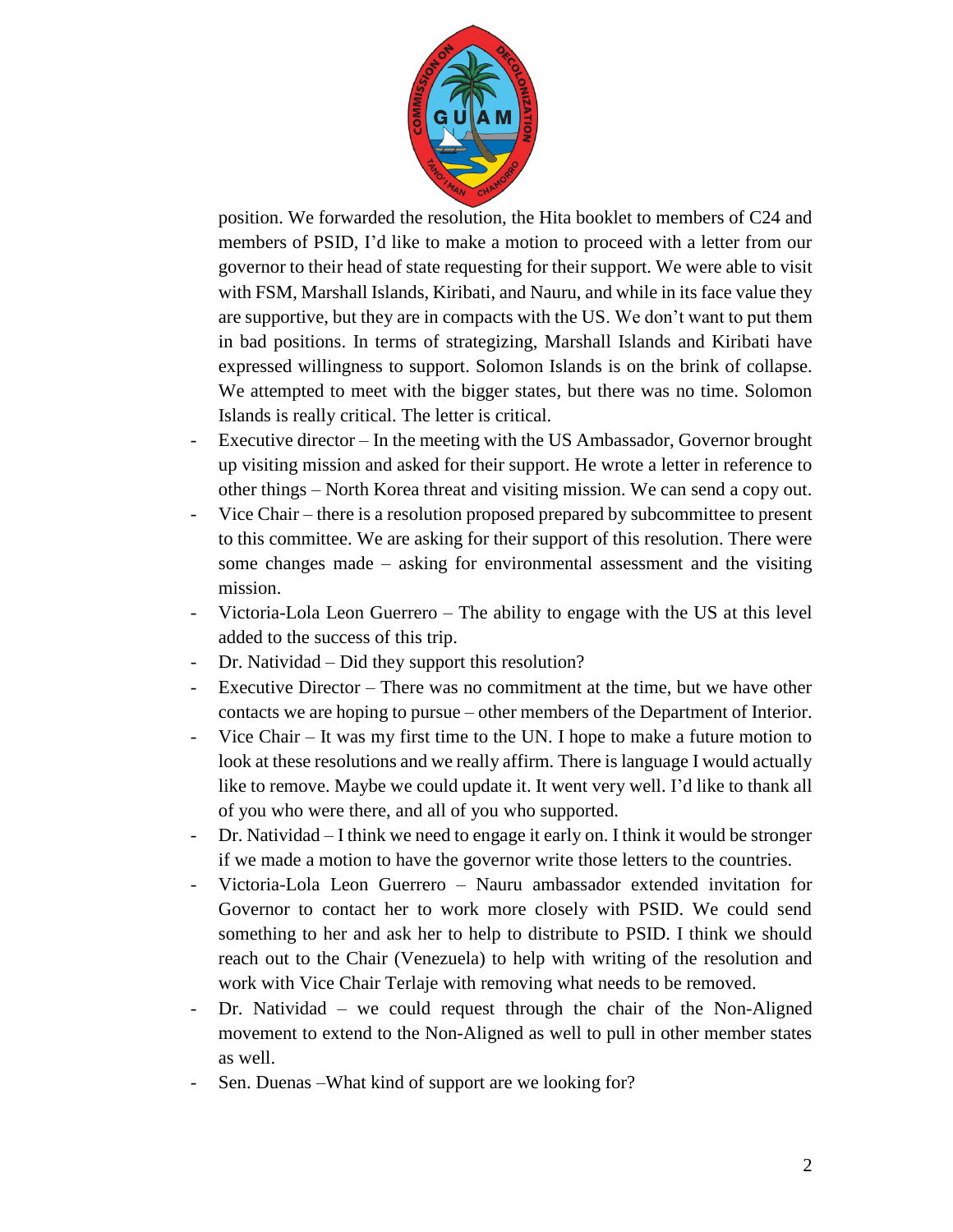

- Vice Chair Our two representatives were Governor and Dr. Natividad. The other people who attended went on behalf of other groups.
- Victoria-Lola Leon Guerrero we are looking for their support on the resolution with the amendment requesting visiting mission and environmental study when the vote occurs.
- **- Motion (by Dr. Natividad) - Governor to write letter to heads of state of nations of Oceania for their support on resolution of Guam. Seconded by PJ. 6 for. 1 against. Passes.** 
	- **Include in the letter – Visiting mission. – 4 Vote yes. Passes.**
	- **Include in the letter – Support for decolonization of Guam – passes.**
	- **Additional letter to Venezuela for Non-Aligned Movement – passes**
	- **Letter to pacific states via Nauru ambassador – passes.**
	- Statehood task force abstains from voting.

### **IV. Chamorro Language Political Status Panel Discussion (UOG)**

- **- Tentative Date: Nov. 29**
- Executive Director A UOG Gender Studies class is holding a panel in Chamoru. It is tentatively set for November 29. This is an invitation to the task forces.
- Statehood and Free Association confirm attendance.
- Sen Duenas why is it only in Chamorro? I wonder if the class will understand fully what we will be mentioning.
- Vice Chair As we are not sponsoring, it is not in our place to dictate what language it will be in. I ask if you have any further questions or suggestions to contact those who are hosting the event.
- Dr. Bevacqua There is no reason that it shouldn't be done in Chamorro. While we have people who can do it in Chamorro, then we should have it.
- Vice Chair I ask that task forces take any matters in regards to this event up with the inviters at UOG.

# **V. Financial Report**

- **- Financial report as of November 7**
- **-** Sen. Duenas What are the amounts allotted and spent for 2016 and 2017?
- **-** Mariana Pangelinan I will get those amounts for you.
- **-** Executive Director The funding expires in 2020 I believe, based regarding the law.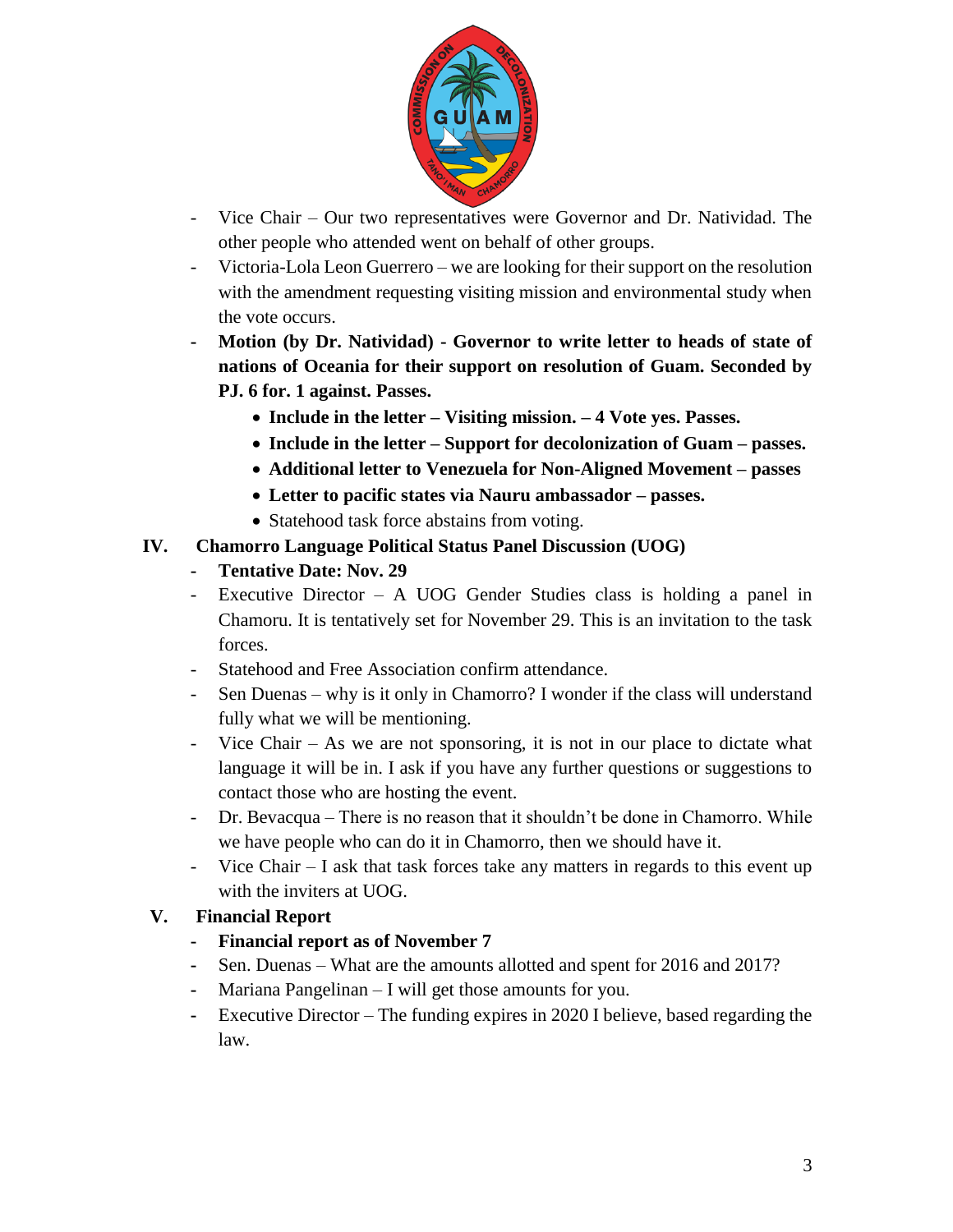

- **-** Vice Chair Can we get a packet at the next meeting with the financial information – anything regarding what laws applying to our finances and any allocations?
- **-** Sen. Duenas I had issues with getting a different computer than I requested.
- **-** Executive Director we are bound by procurement laws and have met with task forces individually. We can have another work session open to all members to explain the process of procurement and all rules and laws we have to abide by as a government entity. We cannot dictate the brand of products we purchase. This continuously comes up.
- **-** Vice Chair The laws have been changed significantly to restrict any reference to brands. You might end up with a different brand, but it will meet specifications. The Executive Director will meet with you.
- **- Procurement Requests**
	- Open purchase orders for office supplies
	- **Motion to approve purchase of office supplies up to \$1000.**
	- Purchase Order/ Requisition Forms
	- **Motion to approve purchase of PO forms up to \$450.**
	- o Printer
	- **Motion to approve purchase of printer up to \$300.**
	- Air Conditioning Unit
		- **Motion to approve purchase of Air Conditioning Unit up to \$2000.**
	- Audio Recorder
		- **Motion to approve purchase of audio recorder up to \$100.**
	- **Motions by Adrian Cruz. Seconded by Victoria-Lola Leon Guerrero. All motions pass.**
	- Vice Chair I would also like an update on the website and availability of prior documents which were scanned.

### **VI. Task Force Updates**

### **- Free Association**

- We are trying to engage in all speaking arrangements we have been approached to do
- Waiting on some procurement issues which we are ironing out
- Continuing normal meetings looking forward to see position of Government of Guam as to moving forward from the Davis Case.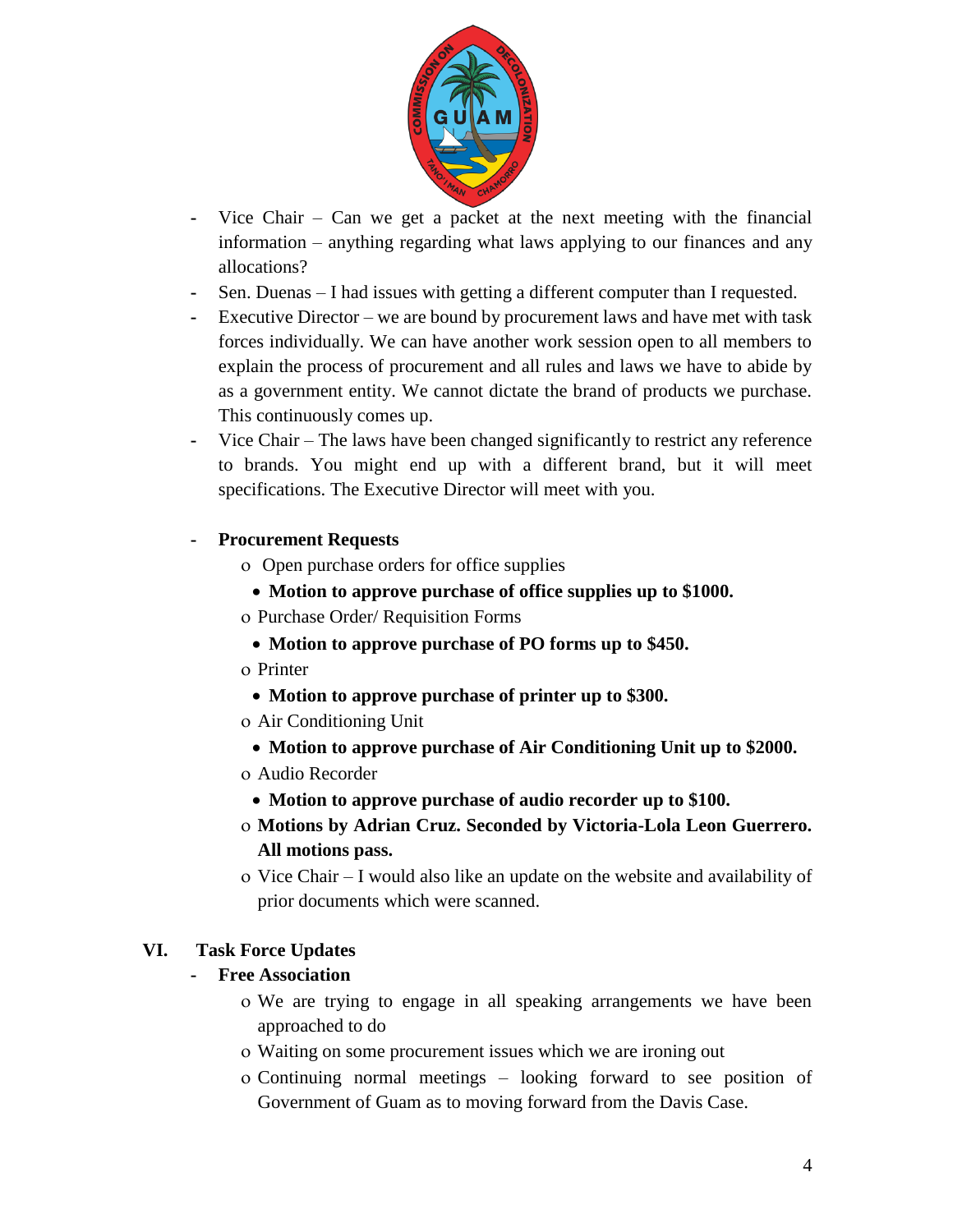

### **- Independence**

- We have a teach-in on Thursday November 9, about Catalonia and their independence vote 6:00-7:30 UOG HSS 106.
- Another teach-in about protecting Litekyan November 16 6:00-7:30 UOG HSS 106.
- This month General Assembly will be Tuesday 11/28 instead of 11/30 6:00-7:30
- On December 8 War Claims Drive to help war survivors to fill out their war claims. Several of us have gotten requests from war survivors. We are seeking volunteers. Dec  $8$  9-5pm. 1<sup>st</sup> floor UOG HSS. We will also be screening WWII Documentaries and have books shown. We want to help with the process as well as have a place for the Manamko to tell their stories. We also wanted to have it on December 8 because of the significance on that particular day.
- We are having volunteer trainings on November 21 at 12pm in the MARC Conference Room and Dec 5 at 6pm. All are welcome to participate.

### **- Statehood**

- One thing holding us back When are we going to set a date? Will we have an open plebiscite?
- o Vice Chair we don't have a timeline for the plebiscite.
- We had a meeting set for two weeks ago, but it was postponed because of the fiesta.

# **VII. Next Subcommittee Meetings**

### **- Self-Governance Study (November 14, 2 p.m.)**

- Victoria-Lola Leon Guerrero what is the delay for the self-governance study?
- Adrian Cruz The delay is the statehood task force. We would never reach consensus to present to the commission.
- o Vice Chair If you have a draft that you need approval of, bring it in. I recommend someone bring in a motion with documents.
- Adrian Cruz By next month we will bring it to the committee as a whole and vote on it.
- Executive Director When we do invitations for bids, we have to guarantee there is money to pay the bid. The \$121,000 was previously decided on.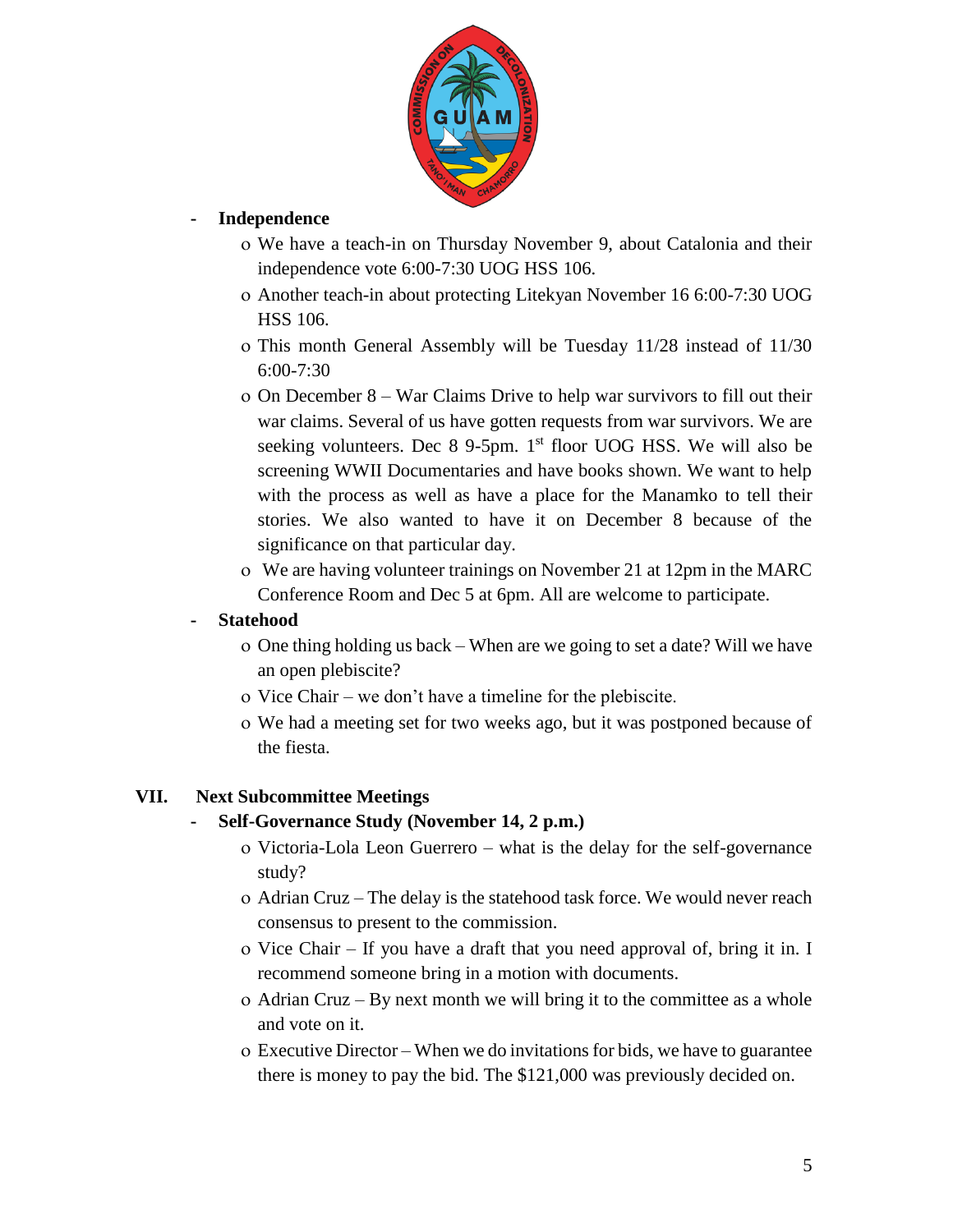

# **VIII. UOG Endowment Foundation**

- Leana *UOG Endowment Foundation* Our work is to support the work of UOG. MARC had its 50th anniversary this year. They are re-envisioning the work that they do. We have a scholar we'd like to bring out. All of you here have ideas for other indigenous scholars who can come to Guam and speak about selfdetermination. He is a Fulbright scholar with a research grant for four months. He is from New Zealand. MARC is situated at UOG, but students from GCC, middle, and high schools, and others in the community utilize the MARC. We would like to host self-determination in the pacific islands conversation. We are asking for monetary support. In any way we'd like to proceed with it, of course we'd ask for your feedback. We'd like to bring him out between February and June. I've reached out to others. We'd like to have 3-5 scholars to come together in the conversation.
- Adrian Cruz if they come, this will be placed on PBS?
- Leana yes we'd have to go through the solicitation process.
- Adrian Cruz as far as my task force, it is very worthwhile.  $$3,500$  is not an unreasonable. I'd like to commit \$1,200 from our own budget for this cause and challenge the other task forces to match it.
- Dr. Natividad Indigenous rights and decolonization issues are two different things. What I would be comfortable with is a cost-share with MARC. We want to make sure that we don't confuse the two. I think if we can identify two of the five people, I think that would be good. At FestPac, we asked the delegations from different places talk about different things toward the different status options.
- Victoria-Lola Leon Guerrero maybe we can get targeted scholars.
- Dr. Natividad maybe the task forces could seek out some experts.
- Victoria-Lola Leon Guerrero what makes more sense for our budget, is to create educational materials.
- Vice Chair I'd ask that you give each of the task forces your contact information so they could contact you regarding this. We appreciate it and it is a good idea to join with this. I think it should be task force driven.

# **IX. Next Meeting: December 5, 2017**

### **X. Open Discussion**

Sen. Duenas  $-$  is there any indication about when the plebiscite might be forthcoming.